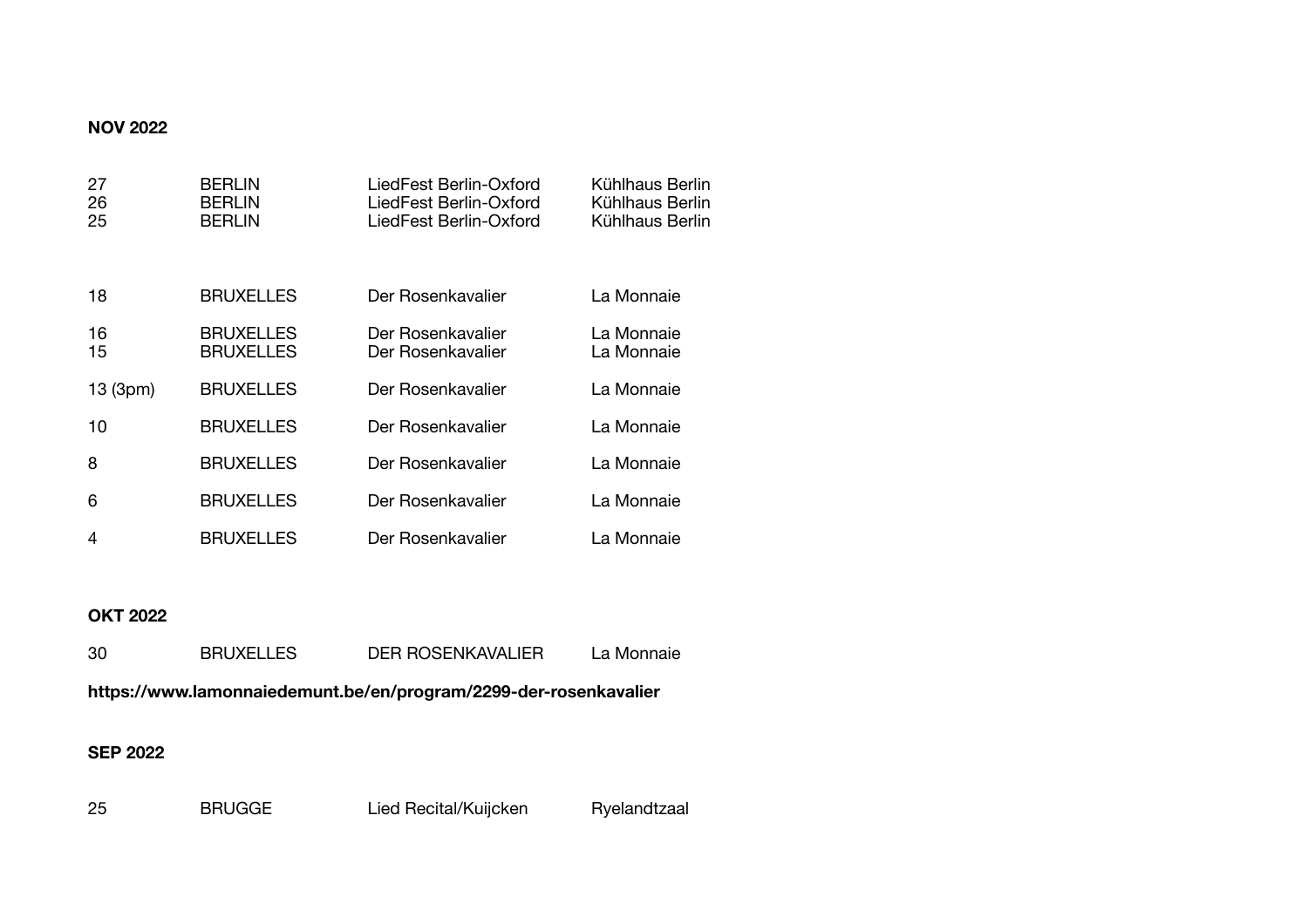| 17<br>16                 | WITTENBERG<br>WITTENBERG                                                     | Il Ciarlatano<br>Il Ciarlatano                                                                                                               | Arthouse opera<br>Arthouse opera                                     |
|--------------------------|------------------------------------------------------------------------------|----------------------------------------------------------------------------------------------------------------------------------------------|----------------------------------------------------------------------|
|                          |                                                                              | https://www.wittenberger-renaissancemusik.de/konzerte/                                                                                       |                                                                      |
| 11                       | <b>LOCKENHAUS</b>                                                            | Forum Lockenhaus Ensemble                                                                                                                    |                                                                      |
| 9<br>8<br>6              | <b>JERUSALEM</b><br><b>JERUSALEM</b><br><b>JERUSALEM</b><br><b>JERUSALEM</b> | Jerusalem Chamber Music Festival<br>Jerusalem Chamber Music Festival<br>Jerusalem Chamber Music Festival<br>Jerusalem Chamber Music Festival |                                                                      |
| 4<br>3<br>$\overline{2}$ | UTRECHT/Festival<br>UTRECHT/Festival<br>UTRECHT/Festival<br>UTRECHT/Festival | Spirits of Sanssouci<br>Spirits of Sanssouci<br>Spirits of Sanssouci<br>Spirits of Sanssouci                                                 | Arthouse Opera<br>Arthouse Opera<br>Arthouse Opera<br>Arthouse Opera |

### **AUG2022**

|          | https://oudemuziek.nl/agenda/        |                                              |                                         |
|----------|--------------------------------------|----------------------------------------------|-----------------------------------------|
| 28<br>27 | UTRECHT/Festival<br>UTRECHT/Festival | Spirits of Sanssouci<br>Spirits of Sanssouci | Arthouse Opera<br><b>Arthouse Opera</b> |
| -31      | UTRECHT/Festival                     | The Queer Passion                            | <b>Arthouse Opera</b>                   |

4. KÖLN/Flora im Park Eröffnungskonzert Shalom-Musik mit Elena Bashkirova, Piano Lieder von Mahler, Ullmann

### **https://www.shalom-musik.koeln**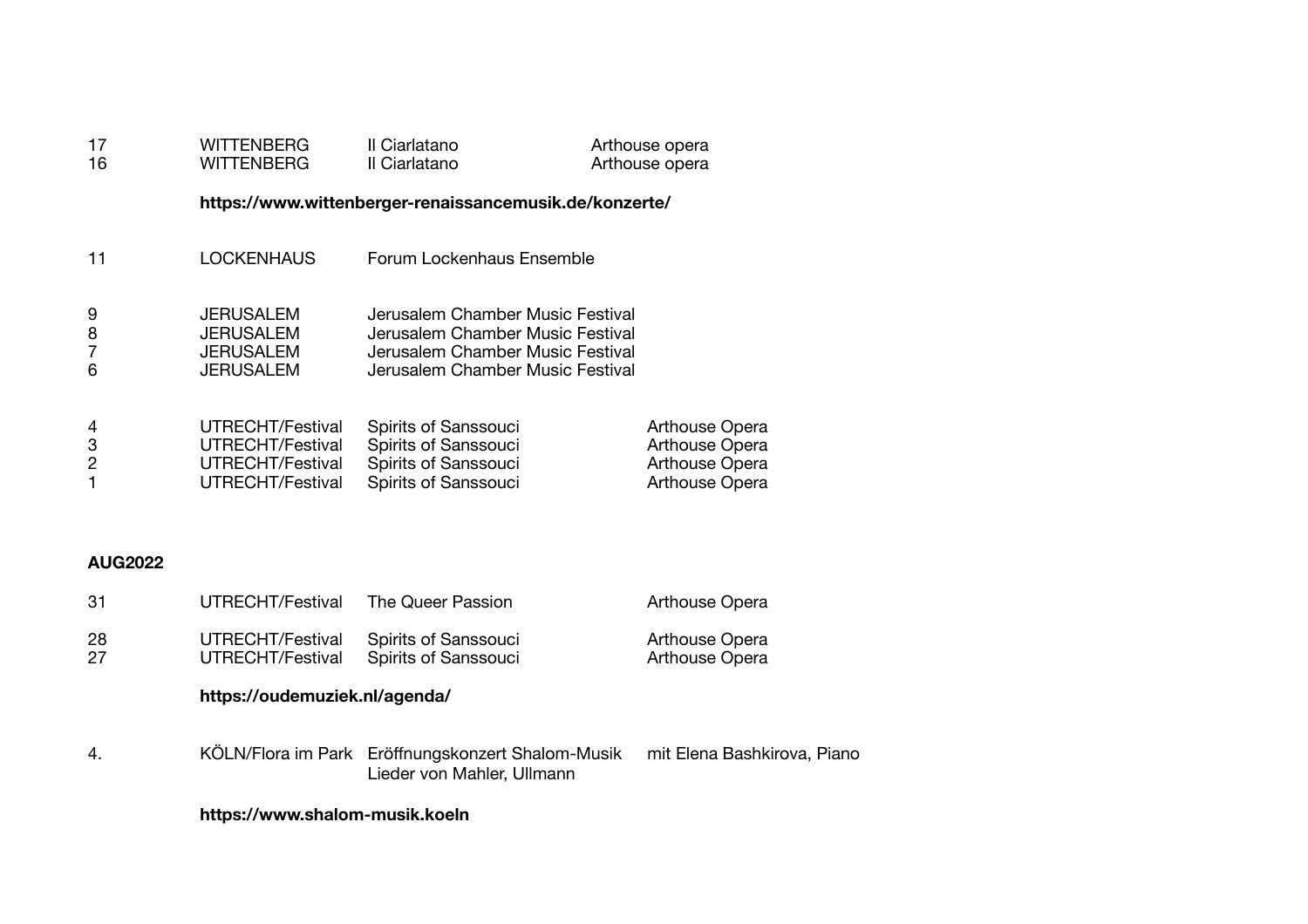### **JUL 2022**

| 19 | GRAZ/Styriarte       | Bach: Coffee Cantata                                                             | <b>Arthouse Opera</b>          |  |  |
|----|----------------------|----------------------------------------------------------------------------------|--------------------------------|--|--|
| 18 | GRAZ/Styriarte       | Bach: Coffee Cantata                                                             | <b>Arthouse Opera</b>          |  |  |
|    |                      | https://styriarte.com/produktionen/kaffeekantate                                 |                                |  |  |
| 17 | <b>MONTEPULCIANO</b> | Donizetti: Rita                                                                  | Cantiere Internazionale d'Arte |  |  |
| 16 | <b>MONTEPULCIANO</b> | Donizetti: Rita                                                                  | Cantiere Internazionale d'Arte |  |  |
|    |                      | https://www.intoscana.it/it/articolo/cantiere-internazionale-montepulciano-2022/ |                                |  |  |

## **JUN 2022**

18 POTSDAM Il Ciarlatano Arthouse Opera 

 **https://www.musikfestspiele-potsdam.de/programm/kalender/programm-details/pfaueninselgeschichten-a.html**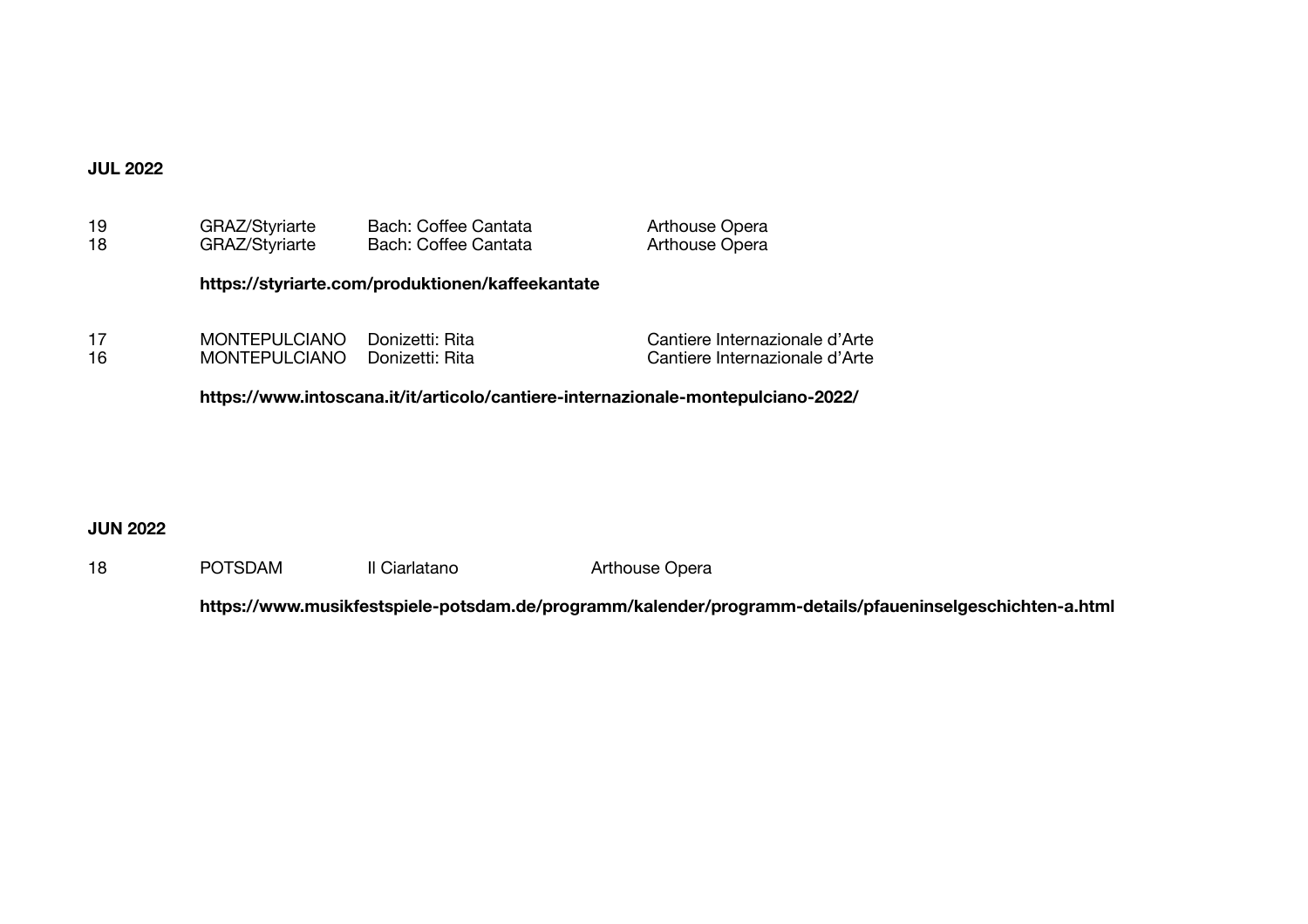#### **MAI 2022**

26 **LONDON** War Requiem RPO, Vassily Petrenko

 **<https://www.royalalberthall.com/tickets/events/2022/brittens-war-requiem/>**

### 20 UTRECHT Bach: Cantata BWV 205 Bach-Vereiniging

 **https://www.bachvereniging.nl/en/centenary-festival** 

| <b>BARCELONA</b> | Missa Solemnis        | <b>OBC, Salvador Mas</b> |
|------------------|-----------------------|--------------------------|
| <b>BARCELONA</b> | Missa Solemnis        | <b>OBC, Salvador Mas</b> |
| <b>BARCELONA</b> | <b>Missa Solemnis</b> | <b>OBC, Salvador Mas</b> |

 **https://www.auditori.cat/en/missa-solemnis** 

### **APR 2022**

19 **GRAZ/Styriarte** The Queer Passion **Diginalklang https://styriarte.com/produktionen/queer-passion** 16 ROTTERDAM St Matthew Passion Rotterdam Philharmonic 15 ROTTERDAM St Matthew Passion Rotterdam Philharmonic Rotterdam Philharmonic

 **https://www.dedoelen.nl/en/agenda/18848/Rotterdams\_Philharmonisch\_Orkest/Matthaus\_Passion**